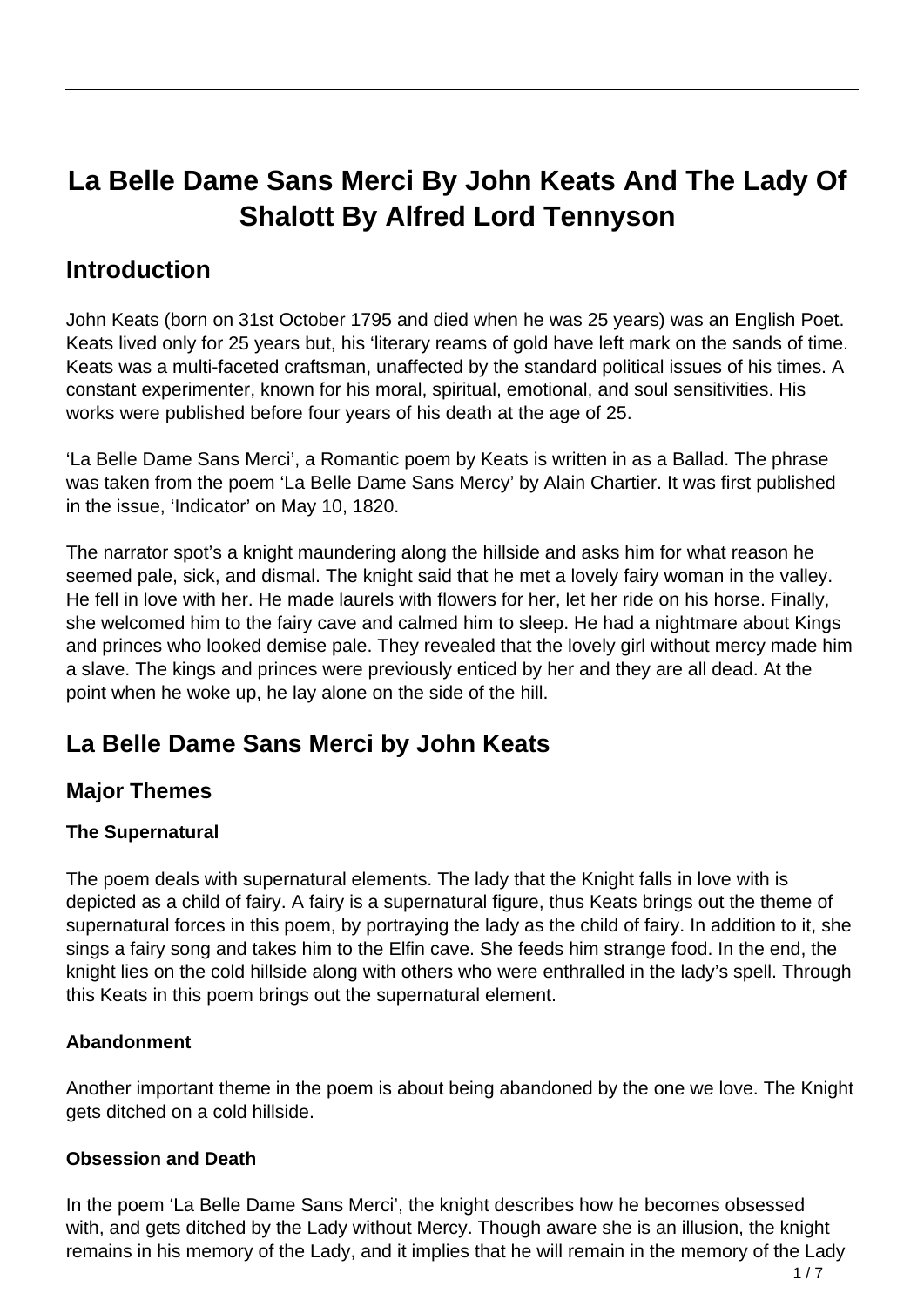till his death. Here the Knight's love turns from delight into an obsession.

#### **The femme fatale**

The femme fatale is an alluring, attractive lady who attracts and ensnares men, leading them to threatening circumstances. The poem portrays the theme of the femme fatale as the Lady makes the knight fall in love with her and later betrays him leading to his destruction. Also, at the end of the poem, it is disclosed that the Knight was not the only one who had been trapped by the women.

## **Other major themes in the poem:**

Illusions vs. Reality and seduction are the other themes. The poem gives a message that beauty, love, and joy are temporary and physical beauty and seduction can deceive us.

### **Symbols and Motifs**

#### **Lily**

Lily is associated with innocence and purity. By suggesting purity and innocence lily, the speaker tells us that the knight seems to hold his respect notwithstanding his poor state. It could likewise suggest honesty or obliviousness, which means the Knight may not completely accept that he was deceived by the lady, accepting he may run over her affection again sometime in the future. Lilies are also used for the funeral; the Lily may suggest the death-like state wherein the Knight meanders.

#### **Dew and Water**

Medieval Romances associate women with water. Keats takes from that convention in 'La Belle Dem Sans Merci'. It alludes that men who mess around with ladies end up getting wet and soggy. As per symbolic tradition, men are debilitated by their contact with women.

#### **Paleness**

All of the men who fall underneath the woman's spell are pale and weary, suggesting sickness or loss of vitality. The paleness of men in the dreams of Knight could likewise communicate fear: the absence of colour in their face mirrors the horror of being trapped upon the hillside by the woman's charms.

#### **Flowers (Motifs)**

Flowers are mentioned frequently throughout the poem. It symbolises goodness and sexuality. In the poem, Lily and fading rose are used to describe the Knight's skin, generating a tension between erotic love and pure. When the Knight met the lady in meads, he made bracelets and garlands to get her love. The different inferences connected to this symbolism compare to the poem's unpredictable mental underpinnings: the men who fall underneath the lady's spell are gotten between their valiant respect and their sexual want for the woman.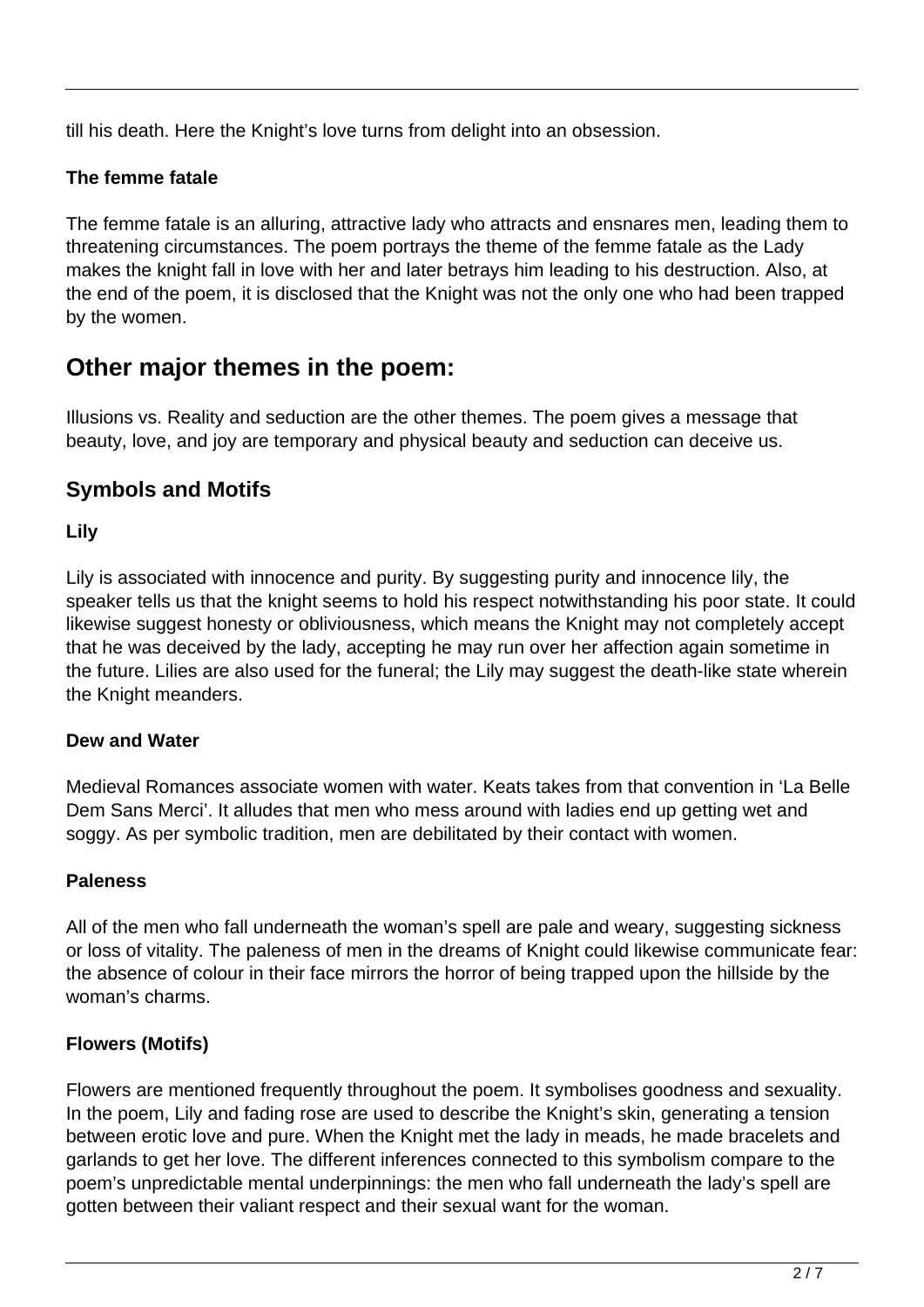## **Literary Elements and Devices**

### **Poetic Devices**

#### **Structure, Form and Rhyme Scheme**

'La Belle Dame Sans Merci' is a Folk Ballad. The poem is divided into two parts. The poem has twelve stanza Ballad. Each quatrain has three lines of Iambic tetrameter and the fourth line of dimeter. The rhyme scheme used in the poem is ABCB, the second line and the fourth line have the same rhyme scheme.

#### **Metre**

Iambic Tetrameter is used in the first three lines in each stanza.

O what/ can ail/ thee, knight/ at arms, (8 syllables, 4 feet- iambic tetrameter)

Alone/ and pale/ ly loit/ erring?

The sedge has withered from the lake

And no/ birds sing! (4 syllables, 2 feet- iambic dimeter)

## **Literary Devices**

#### **Assonance**

It is the repetition of vowel sounds in the same line.

"And there I shut her wild wild eyes." [1] {from the poem}

#### **Consonance**

It is the repetition of consonant sounds in the same line.

"Alone and palely loitering" [2] {from the poem}

#### **Alliteration**

It the repetition of constant sounds in the same link

"With Horrid warning gaped wide" [3] {from the poem}

#### **Enjambment**

Continuation of sentence without a breaking.

"The latest dream I ever dreamt [4] {from the poem}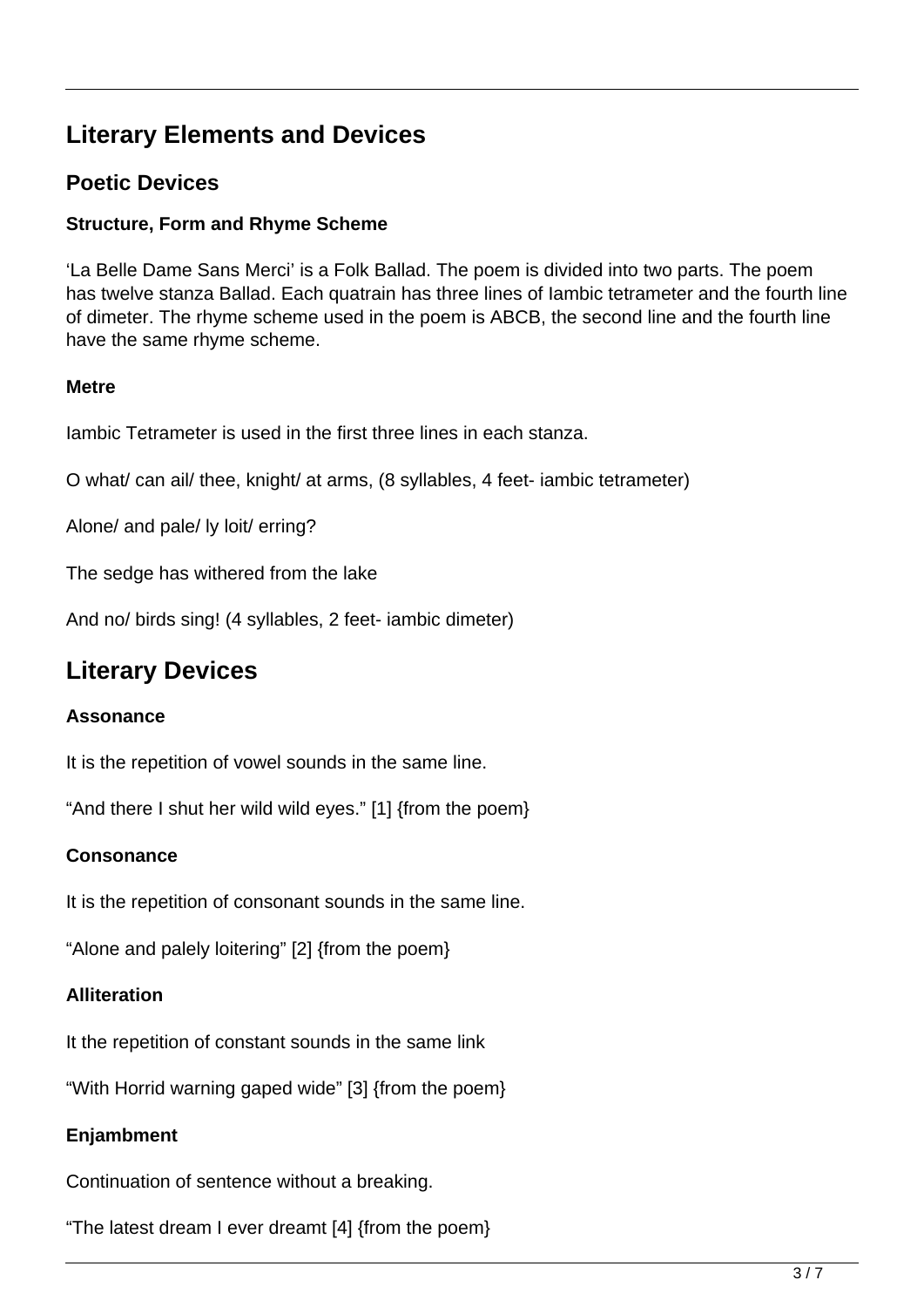On the cold hill's side"

#### **Metaphor**

The speaker compares the knight's brow with lilies. [5] {from the poem}

#### **Anaphora**

#### **Repetition of words**

"And there she lulled me asleep [6] {from the poem}

And there I dreamed- Ah! Woe betide"

## **The Lady of Shalott by Alfred Lord Tennyson**

Alfred Lord Tennyson was an English poet and considered as the representative of the Victorian Era in poetry. He occupied a position like that of Alexander Pope. Tennyson was a quintessential beautiful craftsman, stabilizing and refining the customs passed on to him by his antecedents in the Romantic development- particularly Byron, Keats and Wordsworth. His poetry is astounding for its metrical assortment and rich descriptive imagery. Tennyson became the Poet Laureate of Britain and Ireland in 1850. Some of his famous works are Ulysses, In Memoriam, The Lady of Shalott, Idylls of the King, etc.

"The Lady of Shalott" is a Ballad. It is based on the novella 'La Damigella di Scot', the story tells about Elaine of Astolat, a woman incarcerated in a tower on an island close to Camelot. One of the best works of Tennyson, its vivid medieval romanticism, mysterious symbolism influenced many painters. Its setting is medieval, during the times of King Arthur. Close to Camelot is the Island of Shalott, where a noblewoman is detained. She is cursed and prohibited to look at Camelot, she watched the world through the magic mirror and spends times weaving the magical web. One day Sir Lancelot comes by the island. When his reflection appears in the mirror, the Lady is tempted to look outside and she infracts the rule and looks outside. When she looked outside, she catches the sight of Camelot, and the mirror cracks. Knowing that her life is in danger, she finds a boat and lies on it. She dies before reaching Camelot.

## **Form, structure, and Rhyming Scheme**

The Lady of Shalott is a Ballad, it narrates a story of a woman cursed and imprisoned on the island of Shalott. The poem is divided into four parts, the first part and part have 4 stanzas, third part has 5 stanzas, and the fourth part has six stanzas. The lines are written in Iambic tetrameter. The Rhyme scheme used in the poem is AAAABCCB.

## **Major themes**

#### **Man, and Natural world**

The Lady of Shalott is filled with references to the natural world. Tennyson bounces back and forth to the fields, trees, flowers, that borders the Island. The natural movements especially the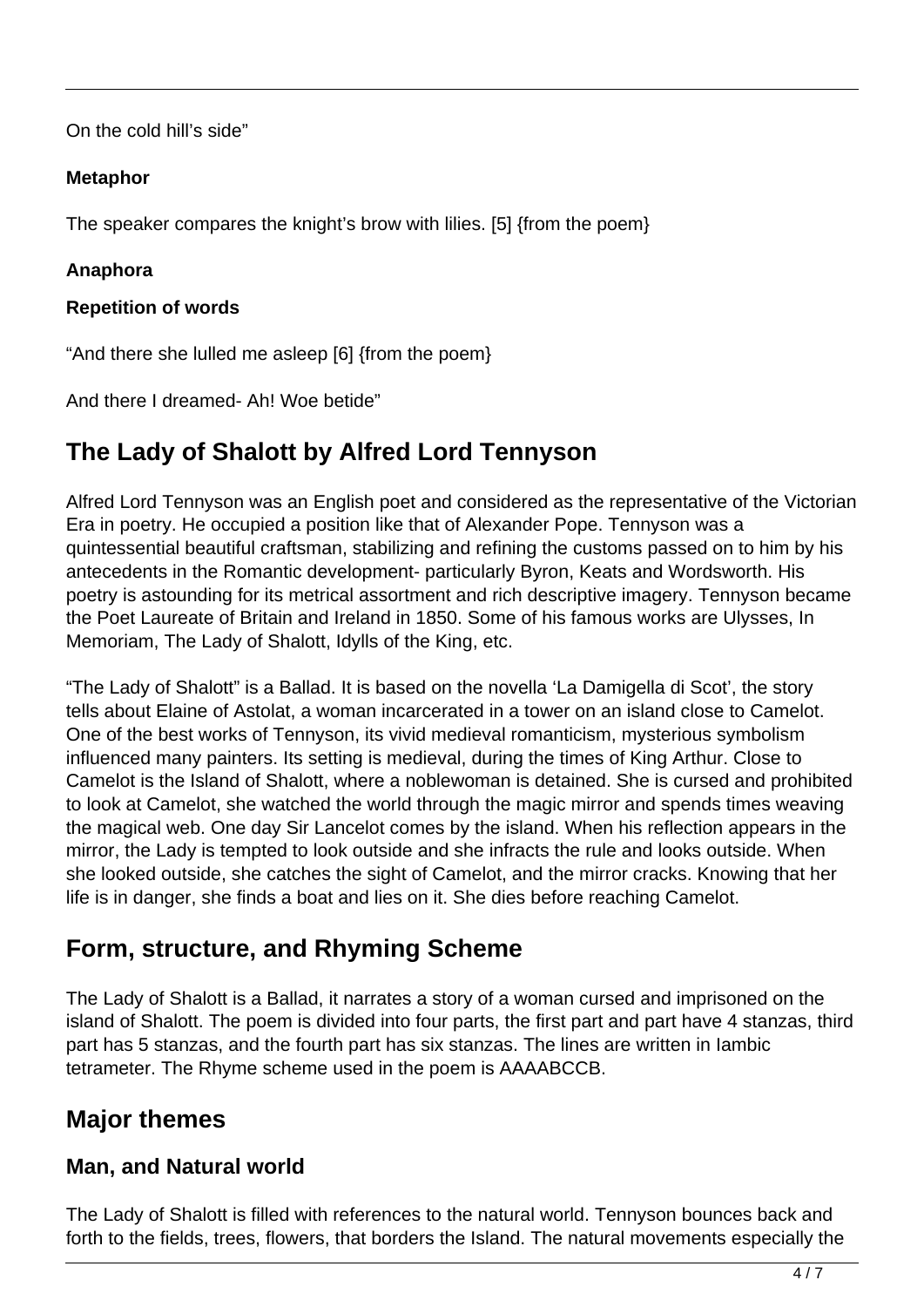interminable flowing of the river, are a major piece of the poem's cadence.

### **Art and culture**

Even though she is alone and upset about it, the Lady of Shalott keeps herself busy. She weaves and sings. She is for sure an artist even if nobody sees her work. Many readers read this poem as a metaphor for the solitary life of the artist.

### **The supernatural**

The mysterious curse on her is the main theme of the poem. The curse controls her life and it caused her death. It connects to the medieval fantasy world of spells and sorcerer.

## **Symbols and Motifs**

### **Camelot and Shalott**

These are opposing symbols. Camelot put together depictions of beautiful castles, kings, and people living in harmony and equity. It's a place of happiness and elegance. On other hand, Shalott is a quiet island that houses a solitary woman in a tower, obscure to all. Shalott depicts sadness, isolation, lack of freedom, and unhappiness.

## **The River**

The River is a pervasive image in the poem, it represents the flow of life. The river runs nearby the tower at Shalott, shipping individuals to and from Camelot. At the point when the Lady at long leaves the island and re-enters the progression of life and time, an action which promptly brings about her death.

## **Literary Devices in the poem**

#### **Assonance**

"The willowy hills and fields among". [7] {from the poem}

### **Parallelism**

Sentences that are similar in construction, meaning, and sound.

"She left the web" [8] {from the poem}

"She left the loom"

### **Consonance**

"Till her eyes were darken'd wholly" [9] {from the poem}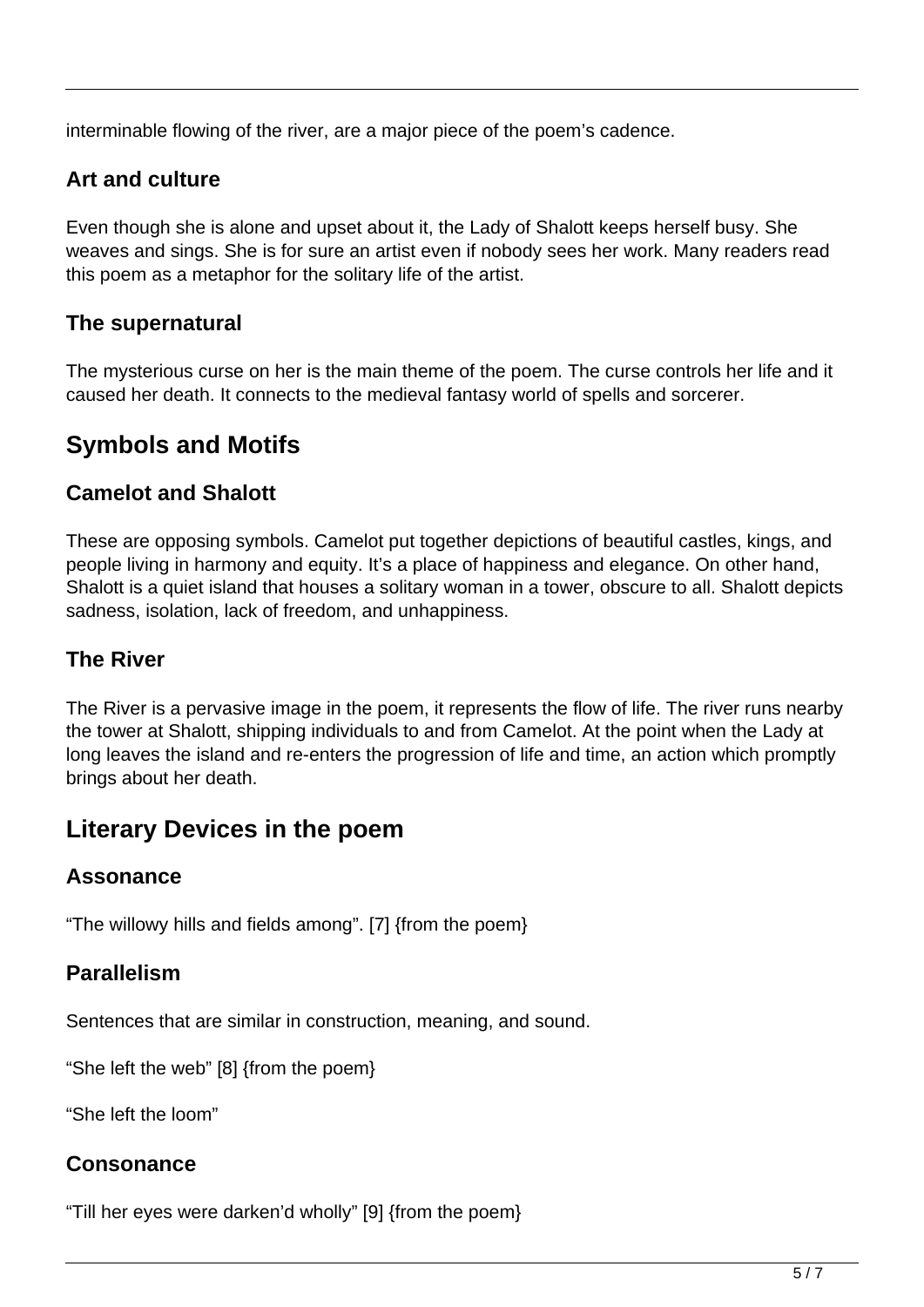"His coal-black curls as on he rode."

### **Alliteration**

"They cross'd themselves, their stars they blest" [10] {from the poem}

"The pale yellow woods were warning"

## **Anaphora**

"She saw the water-flower bloom, [11] {from the poem}

She saw the helmet and the plume"

## **Enjambment**

"Like to some branch of stars we see [12] {from the poem}

Hung in the golden galaxy."

## **Comparative Analysis of "The Lady of Shalott" And "La Belle Dame Sans Merci"**

The two poems start with the isolated and alienated protagonists who are in distress and end with their grievous death. The poems are written in form of a Ballad. They both narrate a story. The two poems are 'Romantic". Both the poems make a mysterious and supernatural atmosphere, indicating a fantasy or dream world instead of the real world.

To start with, the language of the two poems is outdated English language from an earlier period than the artist's own and is in the two cases expertly dealt with. For example, thee and meads in Keats's poem and flitteth and hath in Tennyson's poem. Yet, the structures of the poems differ. Keats narrates his story beginning with a frame then moving on to a flashback. But Tennyson narrates his story in sequential time order without any outline, although both the poem end with death.

The Ladies of both the poems are captivated and the two men, the Knight and Lancelot are mortal. The two poems have an inhumane antagonist. In Keats's poem it is the fairy lady and in Tennyson's it the human (man). Both these poems sing the same themes: don't get attracted to the fairy appearance of beauty found in the meads nor the shining greatness of Valour as seen in fields, both are deceit in a cave or reflection in a mirror, both shroud cold demeanours and lead to death, whether physical or mental death.

Both the poems have a medieval setting and are concerned with unrequited love. Keats's poem describes a pale Knight falls in love with a lady and gets abandoned and dejected by her in a cold hillside. In Tennyson's poem, the woman leaves the shadowy world and wanted to enter the real world that Lancelot's live in. But she dies before reaching Camelot.